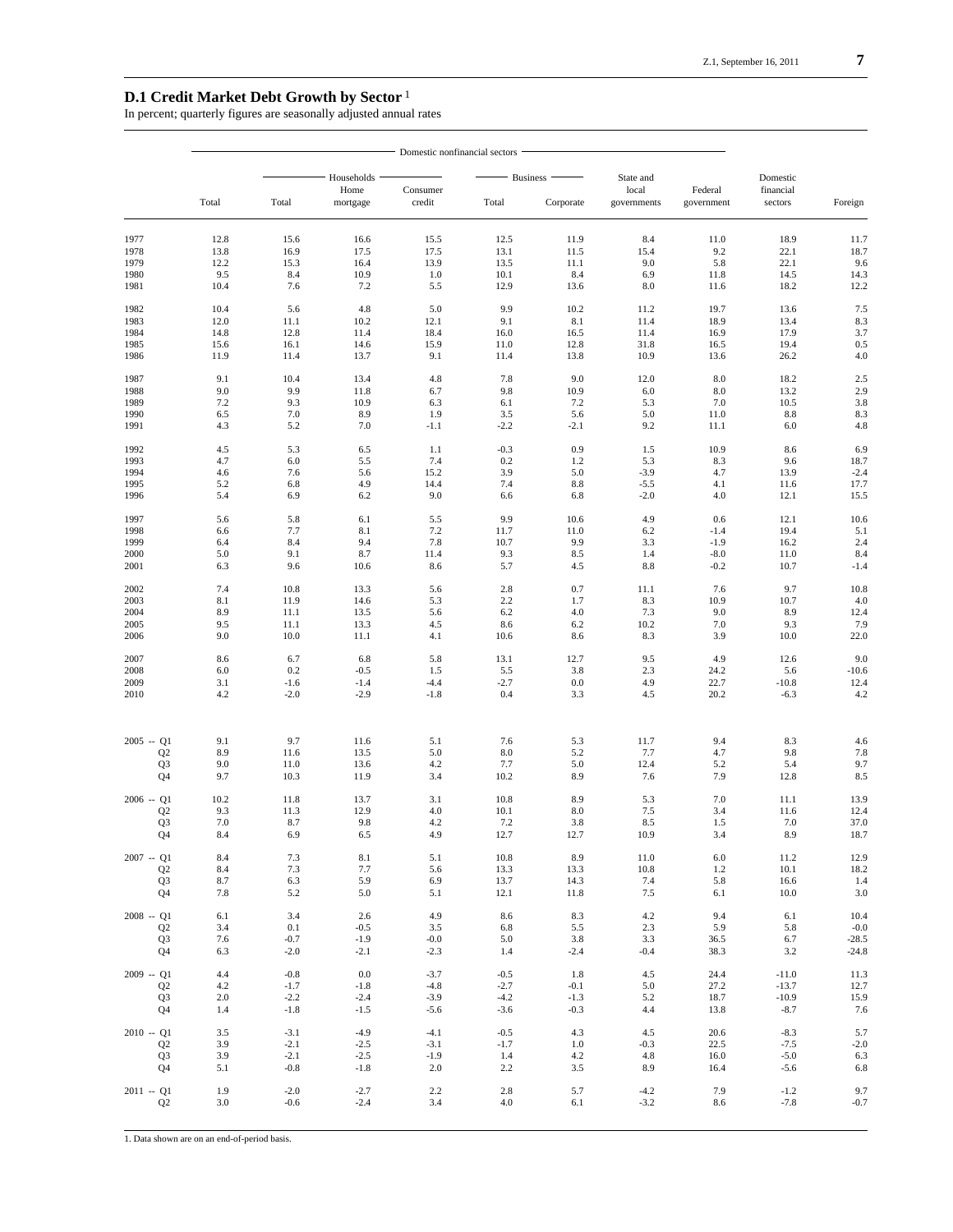## **D.2 Credit Market Borrowing by Sector**

Billions of dollars; quarterly figures are seasonally adjusted annual rates

|                               |                  | - Domestic nonfinancial sectors |                      |                     |                      |                    |                      |                    |                        |                  |
|-------------------------------|------------------|---------------------------------|----------------------|---------------------|----------------------|--------------------|----------------------|--------------------|------------------------|------------------|
|                               |                  |                                 | Households           |                     |                      | Business ·         | State and            |                    | Domestic               |                  |
|                               | Total            | Total                           | Home                 | Consumer            | Total                | Corporate          | local<br>governments | Federal            | financial<br>sectors   |                  |
|                               |                  |                                 | mortgage             | credit              |                      |                    |                      | government         |                        | Foreign          |
| 1977                          | 321.1            | 128.0                           | 85.9                 | 35.5                | 116.9                | 73.1               | 19.9                 | 56.3               | 53.6                   | 13.5             |
| 1978                          | 390.5            | 160.0                           | 105.7                | 46.4                | 138.5                | 78.7               | 39.4                 | 52.5               | 74.7                   | 24.0             |
| 1979                          | 391.6            | 168.8                           | 116.5                | 43.3                | 160.4                | 84.2               | 26.6                 | 35.8               | 91.1                   | 15.0             |
| 1980                          | 342.9            | 107.5                           | 90.2                 | 3.4                 | 135.8                | 71.0               | 22.2                 | 77.4               | 73.2                   | 24.2             |
| 1981                          | 409.7            | 105.5                           | 67.0                 | 19.8                | 191.1                | 124.3              | 27.6                 | 85.5               | 105.1                  | 23.5             |
| 1982<br>1983                  | 451.8<br>572.9   | 84.0<br>174.5                   | 47.4<br>105.1        | 18.8<br>48.2        | 164.7<br>165.8       | 105.3<br>91.1      | 41.7<br>47.3         | 161.3<br>185.2     | 93.0<br>104.4          | 16.0<br>17.3     |
| 1984                          | 791.7            | 220.8                           | 127.3                | 81.7                | 321.2                | 203.1              | 52.5                 | 197.2              | 157.8                  | 8.4              |
| 1985                          | 958.8            | 313.2                           | 181.5                | 84.0                | 256.4                | 183.4              | 163.6                | 225.7              | 204.0                  | 1.2              |
| 1986                          | 845.7            | 260.5                           | 198.8                | 55.8                | 294.9                | 223.7              | 74.2                 | 216.0              | 328.8                  | 9.7              |
| 1987                          | 722.0            | 263.9                           | 221.5                | 32.3                | 223.8                | 166.0              | 90.4                 | 143.9              | 290.6                  | 6.3              |
| 1988                          | 784.1            | 272.6                           | 215.7                | 46.6                | 306.0                | 221.0              | 50.4                 | 155.1              | 250.2                  | 7.4              |
| 1989                          | 684.3            | 282.5                           | 224.9                | 47.0                | 208.2                | 160.5              | 47.4                 | 146.4              | 225.0                  | 10.2             |
| 1990                          | 655.5            | 232.9                           | 200.1                | 15.1                | 128.7                | 134.8              | 47.1                 | 246.9              | 211.2                  | 23.9             |
| 1991                          | 469.8            | 184.8                           | 174.6                | $-8.8$              | $-84.5$              | $-52.8$            | 91.2                 | 278.2              | 156.0                  | 15.1             |
| 1992<br>1993                  | 511.9<br>560.1   | 200.9<br>237.7                  | 173.1<br>156.3       | 9.2<br>61.4         | $-9.4$<br>8.4        | 22.8<br>29.2       | 16.5<br>57.9         | 304.0<br>256.1     | 238.9<br>291.5         | 24.1<br>69.8     |
| 1994                          | 575.9            | 321.5                           | 166.5                | 135.0               | 144.0                | 128.5              | $-45.5$              | 155.9              | 462.0                  | $-11.2$          |
| 1995                          | 678.1            | 309.6                           | 153.6                | 147.0               | 284.8                | 237.0              | $-60.8$              | 144.4              | 439.5                  | 78.3             |
| 1996                          | 732.4            | 335.7                           | 204.9                | 105.7               | 272.2                | 198.8              | $-20.5$              | 144.9              | 514.0                  | 88.0             |
| 1997                          | 812.5            | 301.2                           | 215.5                | 70.3                | 437.5                | 332.3              | 50.8                 | 23.1               | 574.1                  | 69.9             |
| 1998                          | 1005.5           | 424.3                           | 301.4                | 97.1                | 567.0                | 383.4              | 66.8                 | $-52.6$            | 1026.8                 | 37.2             |
| 1999                          | 1040.3           | 493.0                           | 378.0                | 112.4               | 581.2                | 382.1              | 37.3                 | $-71.2$            | 1023.5                 | 19.0             |
| 2000<br>2001                  | 864.2<br>1149.1  | 581.1<br>671.8                  | 383.3<br>507.1       | 176.5<br>150.6      | 562.1<br>377.4       | 362.7<br>209.3     | 16.9<br>105.5        | $-295.9$<br>$-5.6$ | 807.3<br>872.0         | 63.0<br>$-11.2$  |
|                               |                  |                                 |                      |                     |                      |                    |                      |                    |                        |                  |
| 2002<br>2003                  | 1418.7<br>1683.5 | 824.8<br>1006.6                 | 704.5<br>874.9       | 105.2<br>105.9      | 191.8<br>160.3       | 33.8<br>81.3       | 144.6<br>120.5       | 257.6<br>396.0     | 886.6<br>1071.6        | 93.4<br>43.0     |
| 2004                          | 1986.3           | 1052.3                          | 929.0                | 117.2               | 458.0                | 197.1              | 114.1                | 361.9              | 971.4                  | 155.3            |
| 2005                          | 2325.8           | 1175.5                          | 1040.0               | 100.4               | 671.5                | 322.6              | 172.0                | 306.9              | 1115.1                 | 113.0            |
| 2006                          | 2412.0           | 1179.3                          | 989.1                | 95.4                | 895.6                | 472.8              | 153.7                | 183.4              | 1296.4                 | 332.6            |
| 2007                          | 2513.2           | 863.2                           | 674.5                | 139.3               | 1221.8               | 752.5              | 191.0                | 237.1              | 1798.9                 | 170.3            |
| 2008                          | 1905.2           | 30.1                            | $-52.5$              | 38.8                | 584.4                | 257.6              | 51.5                 | 1239.2             | 902.0                  | $-226.2$         |
| 2009                          | 1025.5           | $-225.5$                        | $-146.7$             | $-115.3$            | $-302.6$             | 3.0                | 109.7                | 1443.9             | $-1844.1$              | 211.7            |
| 2010                          | 1451.1           | $-275.6$                        | $-298.3$             | $-44.2$             | 39.6                 | 227.9              | 106.9                | 1580.2             | $-986.3$               | 88.2             |
| $2005 - Q1$                   | 2234.3           | 1030.6                          | 909.6                | 113.2               | 594.5                | 274.8              | 197.2                | 411.9              | 991.7                  | 66.0             |
| Q <sub>2</sub>                | 2237.3           | 1259.6                          | 1088.9               | 113.3               | 631.1                | 273.9              | 133.0                | 213.6              | 1190.9                 | 112.9            |
| Q <sub>3</sub>                | 2305.2           | 1228.7                          | 1135.4               | 96.0                | 619.2                | 264.4              | 219.0                | 238.2              | 673.3                  | 144.4            |
| Q4                            | 2526.4           | 1182.9                          | 1026.1               | 79.2                | 841.0                | 477.4              | 138.6                | 363.9              | 1604.5                 | 128.8            |
| $2006 - Q1$                   | 2728.1           | 1388.7                          | 1213.7               | 73.0                | 911.2                | 489.4              | 98.7                 | 329.4              | 1439.8                 | 209.7            |
| Q <sub>2</sub>                | 2551.5           | 1366.4                          | 1185.3               | 93.7                | 879.8                | 449.8              | 140.4                | 164.8              | 1550.0                 | 194.2            |
| Q <sub>3</sub>                | 1960.2           | 1085.6                          | 929.7                | 98.3                | 638.8                | 219.5              | 162.2                | 73.6               | 956.9                  | 596.8            |
| Q4                            | 2408.1           | 876.6                           | 627.8                | 116.7               | 1152.4               | 732.4              | 213.4                | 165.7              | 1238.7                 | 329.6            |
| $2007 - Q1$                   | 2458.6           | 939.7                           | 801.1                | 122.1               | 1005.6               | 530.7              | 221.4                | 291.9              | 1594.8                 | 243.3            |
| Q <sub>2</sub>                | 2516.2           | 955.6                           | 775.0                | 137.5               | 1276.5               | 807.0              | 223.7                | 60.4               | 1492.9                 | 350.1            |
| Q <sub>3</sub><br>Q4          | 2650.9<br>2427.0 | 846.9<br>710.9                  | 605.8<br>516.0       | 170.2<br>127.5      | 1360.2<br>1244.9     | 901.2<br>771.0     | 157.0<br>162.0       | 286.8<br>309.2     | 2527.2<br>1580.5       | 28.3<br>59.6     |
|                               |                  |                                 |                      |                     |                      |                    |                      |                    |                        |                  |
| $2008 - Q1$<br>Q <sub>2</sub> | 1949.4<br>1106.8 | 468.9<br>15.5                   | 275.9<br>$-58.3$     | 124.6<br>91.1       | 906.4<br>732.3       | 556.4<br>376.9     | 91.8<br>50.6         | 482.4<br>308.4     | 996.8<br>956.3         | 221.3<br>$-0.1$  |
| Q3                            | 2474.8           | $-91.2$                         | $-204.1$             | $-0.1$              | 548.9                | 262.0              | 72.6                 | 1944.4             | 1114.5                 | $-622.8$         |
| Q4                            | 2089.7           | $-273.0$                        | $-223.5$             | $-60.4$             | 150.2                | $-164.8$           | $-9.1$               | 2221.7             | 540.2                  | -503.3           |
| $2009 - Q1$                   | 1484.1           | $-115.2$                        | 4.7                  | $-96.9$             | $-52.9$              | 128.0              | 102.1                | 1550.0             | $-1874.8$              | 192.3            |
| Q2                            | 1425.0           | $-228.7$                        | $-193.5$             | $-124.4$            | $-298.1$             | $-4.9$             | 114.7                | 1837.1             | $-2327.8$              | 224.0            |
| Q <sub>3</sub><br>Q4          | 697.5<br>495.3   | $-305.8$<br>$-252.3$            | $-245.9$<br>$-152.0$ | $-98.9$<br>$-140.8$ | $-465.8$<br>$-393.5$ | $-90.6$<br>$-20.6$ | 120.2<br>101.7       | 1348.9<br>1039.6   | $-1792.1$<br>$-1381.5$ | 287.6<br>143.0   |
|                               |                  |                                 |                      |                     |                      |                    |                      |                    |                        |                  |
| $2010 - Q1$<br>Q <sub>2</sub> | 1226.9<br>1375.7 | $-425.4$<br>$-287.6$            | $-504.2$<br>$-252.9$ | $-101.5$<br>$-75.7$ | $-58.4$<br>$-179.1$  | 301.1<br>69.8      | 105.6<br>$-7.3$      | 1605.1<br>1849.8   | $-1295.6$<br>$-1119.4$ | 119.1<br>$-43.5$ |
| Q3                            | 1383.6           | $-278.3$                        | $-255.3$             | $-47.1$             | 155.9                | 293.4              | 115.2                | 1390.9             | $-722.6$               | 132.0            |
| Q4                            | 1818.2           | $-110.8$                        | $-181.0$             | 47.6                | 239.9                | 247.2              | 214.0                | 1475.1             | $-807.6$               | 145.1            |
| $2011 - Q1$                   | 674.0            | $-263.2$                        | $-275.8$             | 52.5                | 299.1                | 403.1              | $-103.5$             | 741.5              | $-172.7$               | 221.4            |
| Q2                            | 1098.7           | $-82.9$                         | $-239.8$             | 84.2                | 434.4                | 438.2              | $-79.1$              | 826.4              | $-1099.0$              | $-17.4$          |
|                               |                  |                                 |                      |                     |                      |                    |                      |                    |                        |                  |